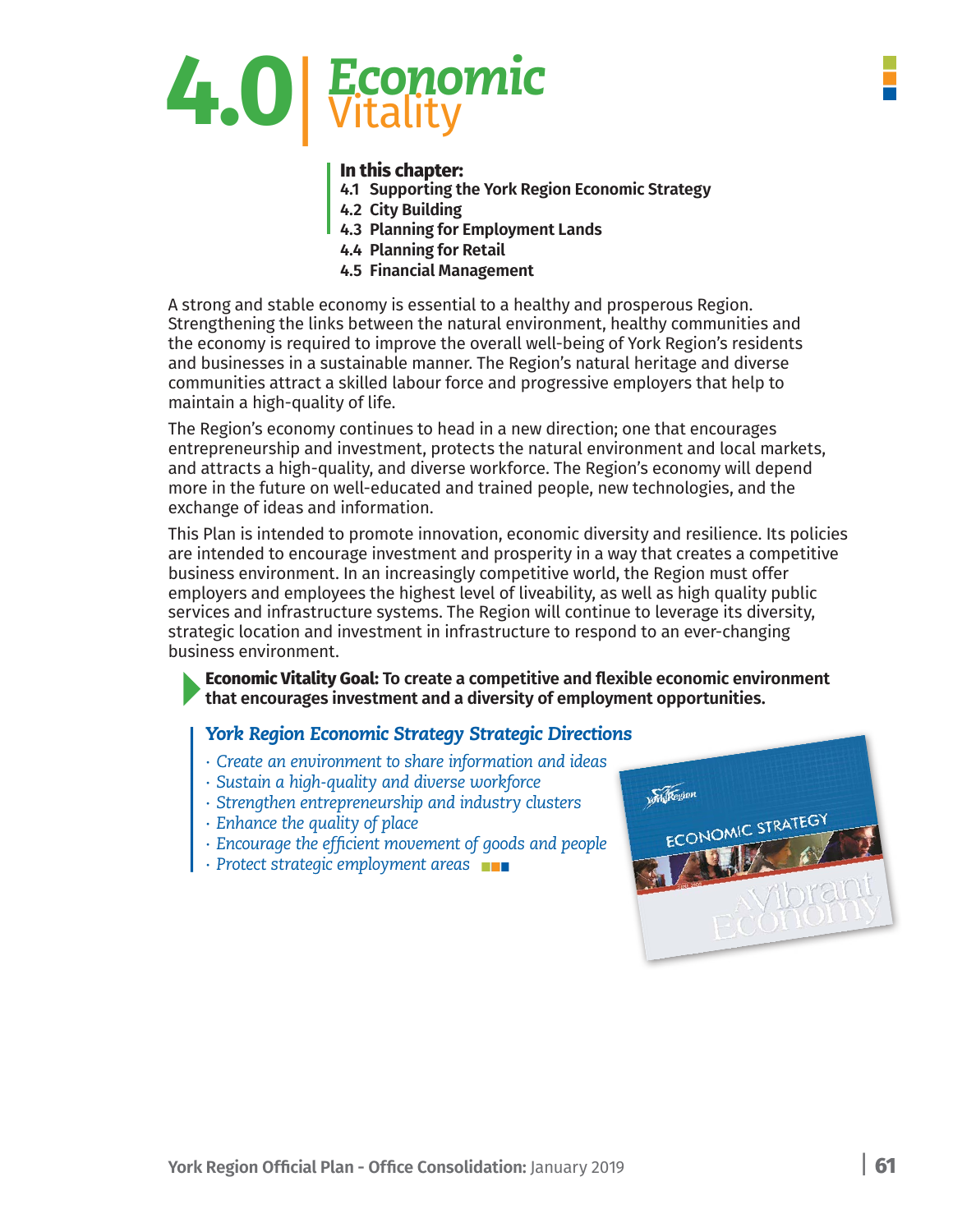



# *4.1 Supporting the York Region Economic Strategy*

York Region is located in one of the most attractive and vibrant economic areas on the continent. As of 2009, over 490,000 people were employed in approximately 30,000 businesses across the Region. Employment in the Region is distributed across a diverse economy within a broad range of industry sectors. Prominent high growth sectors are anticipated to play a more important role in the Region's economy, including information and communication technologies, health and life sciences, the building and land development industry, transportation and logistics, and advanced manufacturing. There are also a number of emerging sectors in York Region including green industries, such as sustainable agriculture and alternative energy, as well as an increase in knowledge based creative industries.

The York Region Economic Strategy provides an action plan to maintain and support a vibrant economy. Industry needs will increasingly be tied to continuous improvement and education, cultural, environmental, recreational and tourism opportunities and the development of a greener economy. In an increasingly competitive world, vibrant, liveable and healthy communities that offer high-quality services and infrastructure will attract employees and employers to York Region.

**Objectives: To encourage and accommodate economic activities that diversify and strengthen the Region's economic base, employment opportunities for residents and competitive advantage for its businesses.**

**To encourage and support cultural, recreational, institutional and tourism opportunities that enhance the Region as a place to work, live and visit.**



### **It is the policy of Council:**

**4.1.1.** To invest in infrastructure to support job creation, strengthen the Regional economy and ensure an equal integration between economic vitality, the natural environment and healthy communities.

**4.1.2** To create high-quality employment opportunities for residents with the goal of 1 job for every 2 residents.

**4.1.3** To create vibrant and healthy communities that attract and retain youth, a highly skilled labour force, and quality employers.

**4.1.4** To annually monitor the location, type and characteristics of business and the supply of serviced employment lands with local municipalities.

**4.1.5** To work with local municipalities to create a business friendly environment that includes:

- **a.** a diverse range, size and mix of available employment lands;
- **b.** state-of-the-art communications facilities and networks, including broadband technology;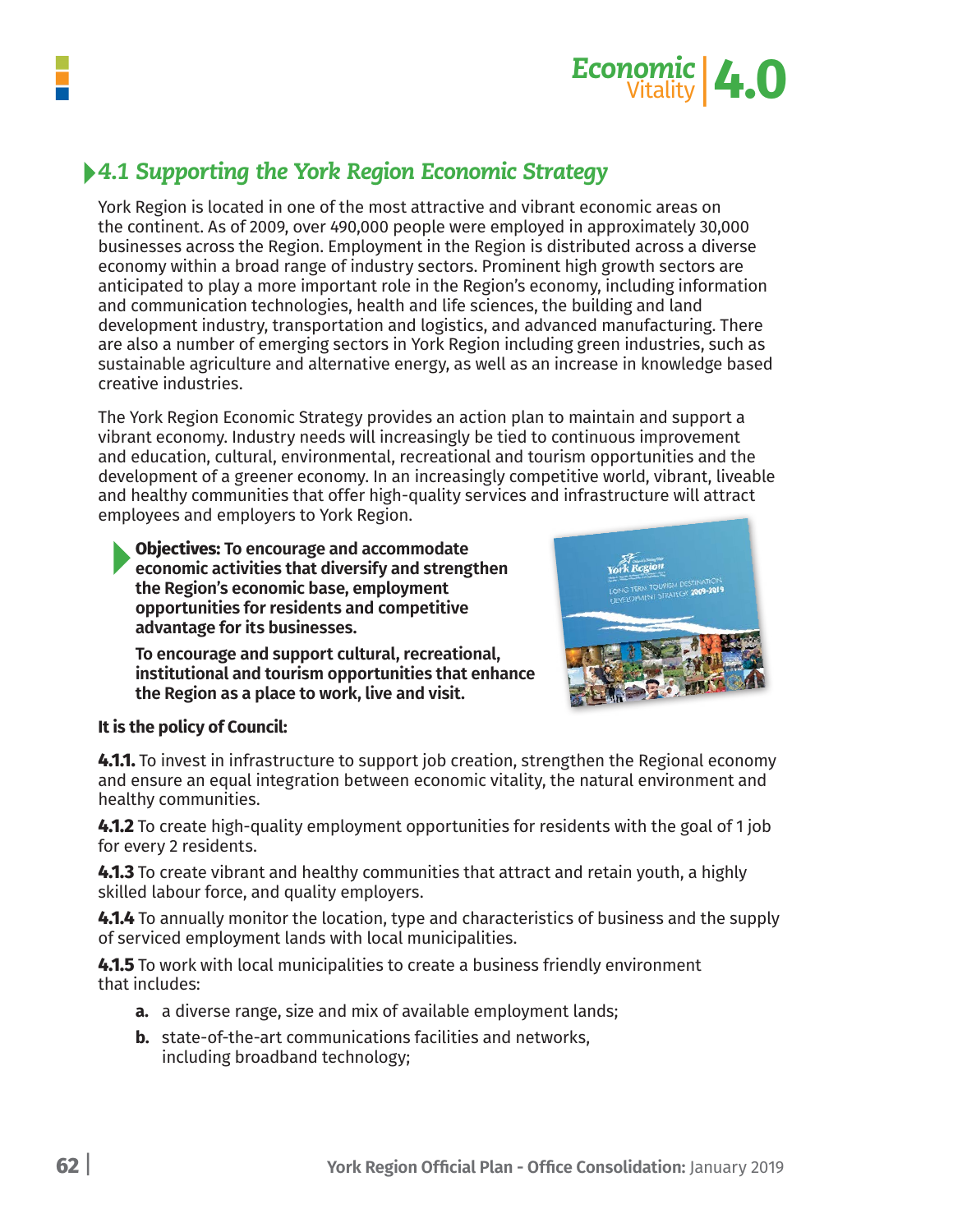

- **c.** advanced infrastructure;
- **d.** a range of quality human services facilities and programs;
- e. a protected and enhanced natural environment; and,
- f. employment areas that are well designed and include business support services.

4.1.6 To work with local municipalities to promote the Region as a location for knowledgebased activities by leveraging existing employment clusters and the Region's highly skilled diverse workforce, and establishing and maintaining strong links to educational and research institutions and companies.

4.1.7 To continue working with local municipalities and the agricultural community through policies and initiatives that support:

- a. the Greater Toronto Agricultural Action Plan; and,
- **b.** local agricultural production and diversification.

4.1.8 To encourage and support the development of a green industry cluster through training programs, business attraction, export development, and other support programs.

4.1.9 To research and analyze the Region's economy, including conducting an annual comprehensive survey of York Region businesses in partnership with local municipalities.

*Major environmental features and policy areas that support economic vitality:* 

- *∙ Lake Simcoe*
- *∙ The Holland Marsh Specialty Crop Area*
- *∙ The Oak Ridges Moraine*
- *∙ The Greenbelt*
- *∙ The Regional Greenlands System*

### **It is the policy of Council:**

**4.1.1.** To invest in infrastructure to support job creation, strengthen the Regional economy and ensure an equal integration between economic vitality, the natural environment and healthy communities.

**4.1.10** To work with local municipalities to encourage telecommuting where appropriate.

**4.1.11** To work with local municipalities to promote work-at-home through the adoption of enabling zoning provisions that allow for live-work units where appropriate.

**4.1.12** To work with local municipalities, the Province and Federal government to ensure that the Region is a high-priority location for major sporting, trade and convention facilities, natural heritage interpretive centres, and venues for showcasing arts and entertainment activities.

**4.1.13** To work with local municipalities to establish and promote destinations for recreation and tourism and implement York Region's Long Term Tourism Destination Development Strategy.

**4.1.14** To work with local municipalities to leverage Community Energy Plans as a tool to promote economic development.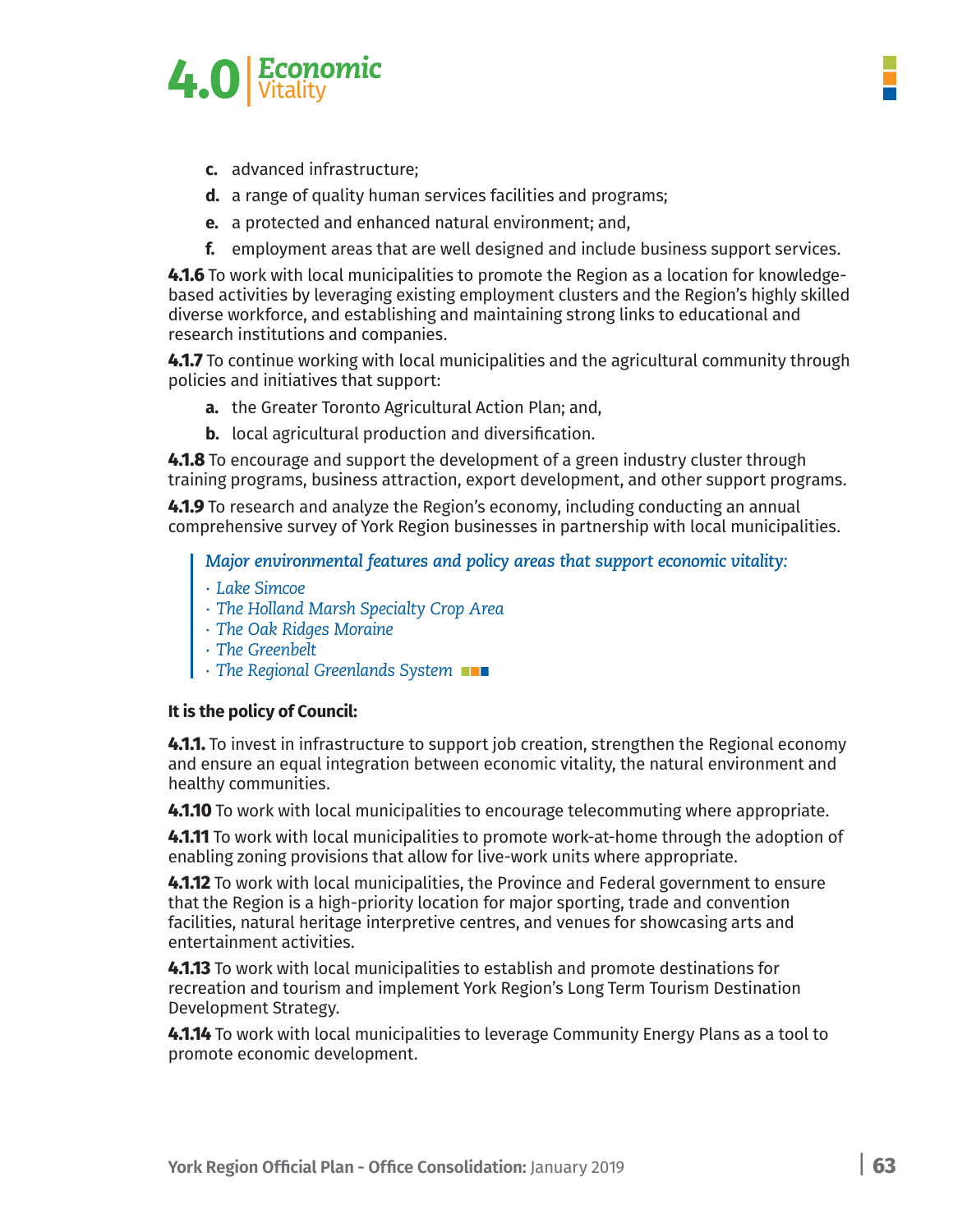

**4.1.15** To demonstrate leadership in corporate sustainability to York Region's businesses through the implementation and annual monitoring of the York Region Sustainability Strategy: Towards a Sustainable Region and associated programs.

**4.1.16** To review and implement the York Region Economic Strategy at least every 5 years, concurrent with the 5-year review of this Plan.

## *Top Employers in York Region*

- *∙ Magna International*
- *∙ IBM Canada*
- *∙ American Express*
- *∙ Canada's Wonderland*
- *∙ AMD Technologies*

# *4.2 City Building*

Regional Centres and Corridors are a focal point of commerce, business and cultural activities in the Region. The Region and local municipalities will continue to support the development of Regional Centres and Corridors by encouraging attractive, compact community design and the clustering of economic activities. This will promote creativity, the exchange of ideas, ease of business transactions and an increased opportunity for economic spin-offs. Regional Centres and Corridors are planned to become the economic hubs of the Region and have the highest concentration of *major office,* mixed-use commercial and high-density residential development.

**Objective: To support Regional Centres and Corridors as a focus of economic activity and culture in York Region.**

### **It is the policy of Council:**

**4.2.1** To recognize Regional Centres and Corridors as hubs of commerce, business and entertainment activities.

**4.2.2** To recognize Regional Centres and Corridors as the preferred location for *major office* uses and to develop incentives to attract *major office* uses to these locations.

**4.2.3** To encourage the Province and Federal government to provide incentives to attract *major office,* institutional, educational, cultural and entertainment facilities to Regional Centres and Corridors.



## **York Region Centres and Corridors**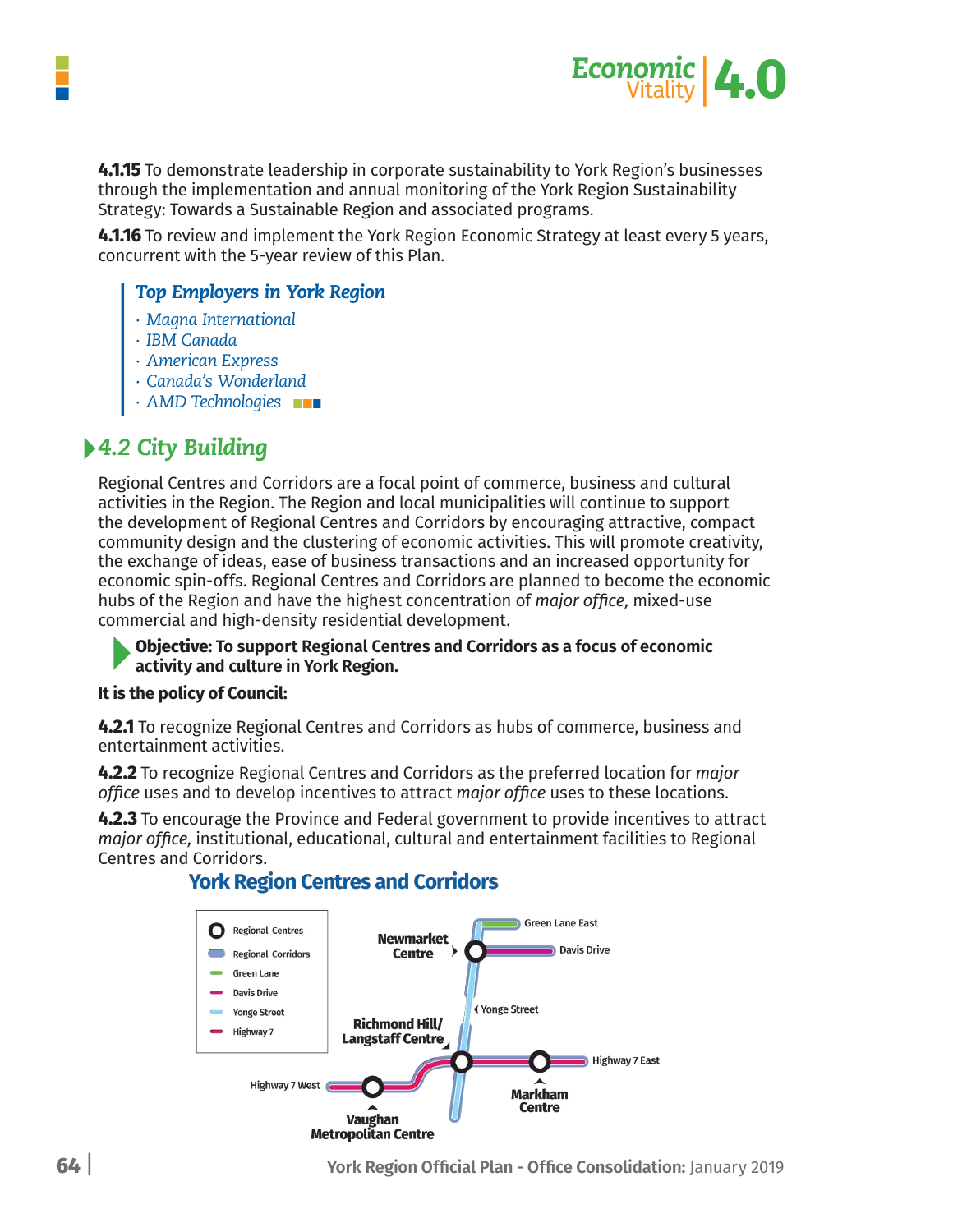

**4.2.4** To require a mixed-use pedestrian environment in Regional Centres and Corridors that promotes transit use and enhances these areas as destinations for business, entertainment and recreation.

**4.2.5** That government, educational, institutional, *major office,* cultural, entertainment and other commercial uses be located and designed to support the Regional Centres and Corridors structure of this Plan.

**4.2.6** To work with local municipalities to ensure that Regional Centres and Corridors include a significant amount of mixed-use, pedestrian-oriented, and street-related uses including retail.

**4.2.7** To ensure the efficient movement of goods and services in Regional Centres and Corridors through effective planning, urban design and infrastructure planning.

# *4.3 Planning for Employment Lands*

York Region is committed to maintaining and enhancing the long term viability of employment lands. Employment lands are major drivers of economic activity, and contain over 50 per cent of the Region's employment. These lands are forecasted to continue to play a significant role in the Region's economy, primarily accommodating industrial and business uses. The ongoing viability of these lands is contingent upon long term protection, effective planning and design, and a shift towards increasingly sustainable and innovative industrial processes.



# **York Region Employment by Industry, 2008**

#### **Objective: To ensure the long term supply and effective planning and design of employment lands.**

### **It is the policy of Council:**

**4.3.1** That the employment forecasts in Table 1 of this Plan be used as the basis for planning for employment lands.

**4.3.2** That a sufficient supply of employment lands based on the applicable *municipal comprehensive* review will be maintained to accommodate the employment growth forecasts in Table 1 of this Plan.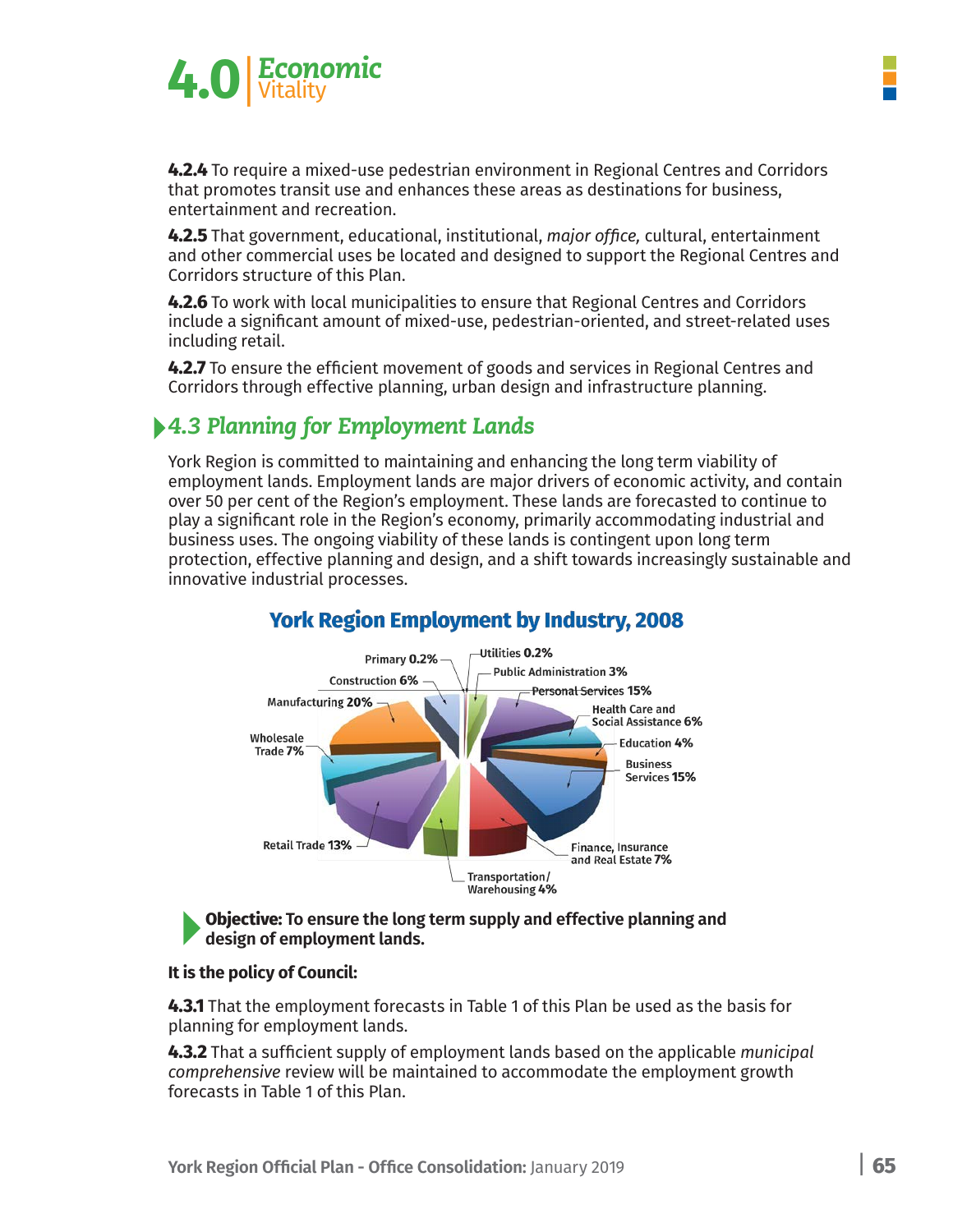

**4.3.3** To recognize that employment lands are strategic and vital to the Regional economy and are major drivers of economic activity in the Region.

**4.3.4** To require local municipalities to designate and protect employment lands in local municipal official plans.

**4.3.5** To protect, maintain and enhance the long term viability of all employment lands designated in local municipal official plans for employment land uses.

**4.3.6** To protect strategic employment lands, including lands identified in Figure 2. These lands are identified based on their proximity to existing or planned 400-series highways and shall be designated for employment land uses in local municipal official plans.

**4.3.7** To require local municipalities to give priority to the strategic employment lands identified in Figure 2 when considering additional employment land designations.

**4.3.8** That the conversion of employment lands to non-employment land uses is not permitted. For the purposes of this policy:

- **a.** employment lands are lands that are designated for employment uses including land designated as industrial and business park in local official plans; and,
- **b.** uses not permitted on employment lands include residential, *major retail* and other retail and commercial *non ancillary uses.*

**4.3.9** That notwithstanding policies 4.3.6, 4.3.8, 4.3.13 and 4.4.6 of this Plan, the conversion of employment lands to non-employment land uses may only be considered, at the time of a *municipal comprehensive review* in accordance with the applicable policies and population/employment forecasts of the Region.

**4.3.10** To require local municipalities to include employment land conversion policies within local official plans and secondary plans that are consistent with the employment land conversion policies of the Province and the Region.

**4.3.11** To allow a limited amount of *ancillary uses* on employment lands, provided that the proposed uses are intended to primarily service businesses in the employment lands and that *ancillary uses* collectively do not exceed 15 per cent of an employment area as defined in the local official plan.

**4.3.12** To require local municipalities, through local official plan policies, to determine the location, amount and size of *ancillary uses* on employment lands that is commensurate with the planned function, size and scale of the overall employment land area.

**4.3.13** That local municipalities include official plan and secondary plan policies and zoning provisions to allow only employment and *ancillary uses* on Local Corridors and other major streets within employment lands.

**4.3.14** That local municipalities, in consultation with York Region, prepare comprehensive secondary plans for new employment lands that are consistent with the applicable policies in Sections 5.2 and 5.6 of this Plan.

**4.3.15** That employment land development be designed to be both walkable and transit accessible where possible.

**4.3.16** That development on fully serviced employment lands be compact and achieve a region-wide average minimum density of 40 jobs per hectare in the *developable area.* This target is expected to be higher for lands adjacent to centres and corridors.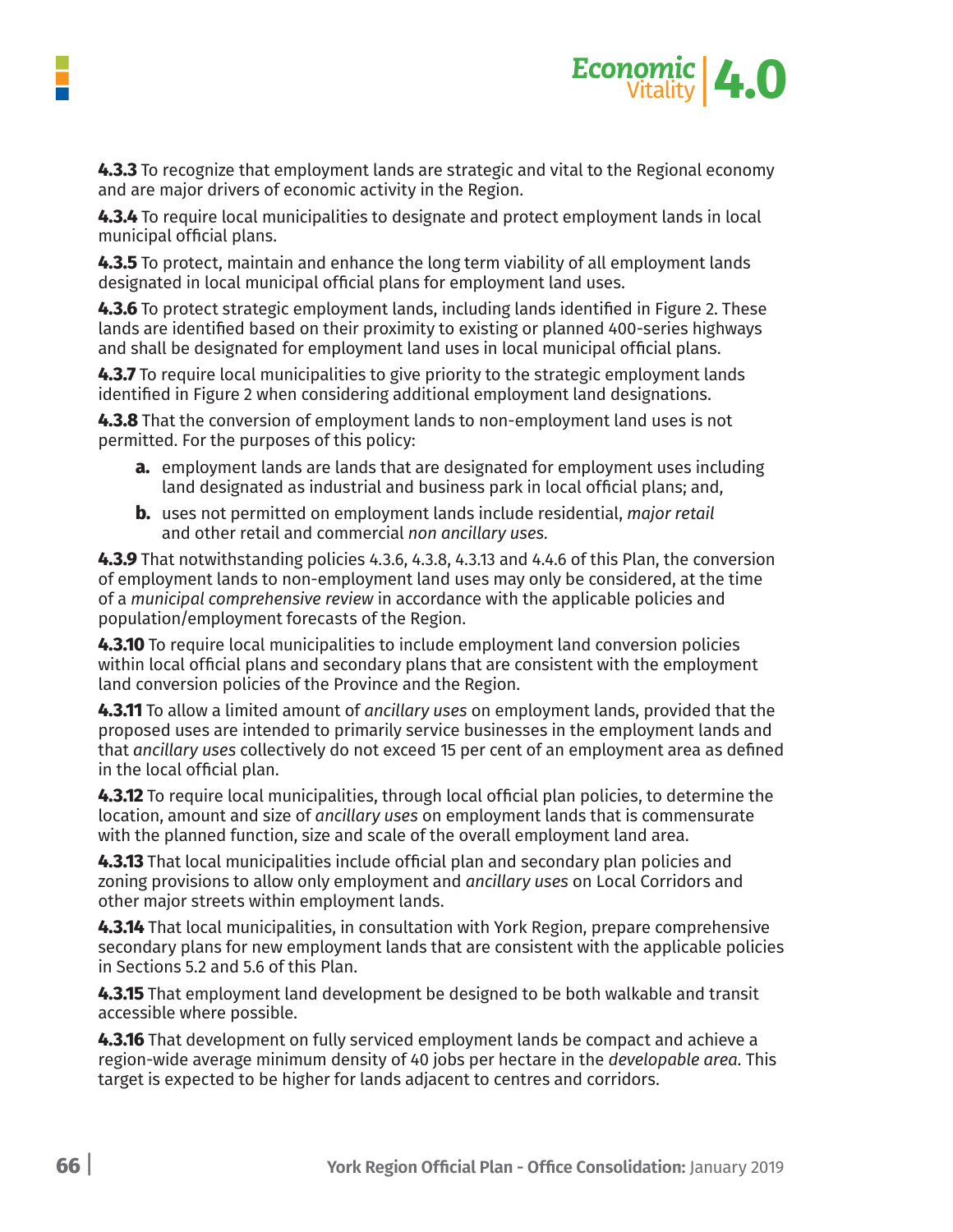



**4.3.17** To work with local municipalities to provide a diverse mix of lot sizes on employment lands.

**4.3.18** To require flexible and adaptable employment lands that include street patterns and building design and siting that allow for redevelopment and *intensification.*

**4.3.19** To work with local municipalities to review and monitor opportunities for employment land *intensification.*

**4.3.20** To require local municipalities to conduct 5-year reviews of employment lands to accommodate employment *intensification.*

**4.3.21** To encourage employment intensification and higher density employment uses in Regional Centres and Corridors, in support of the policies in Section 5.4 of this Plan.

**4.3.22** That industries on private services be limited to existing approved sites.

**4.3.23** That the employment land designation policies and transportation corridor policies in ROPA 52 continue to apply to these lands.

**4.3.24** Lands located in the vicinity of Highway 48, Donald Cousens Parkway and the GO commuter rail line may have the potential to support future employment uses.

# *4.4 Planning for Retail*

Retail trade is an essential component of a healthy economy. York Region is home to significant retail uses that are continually evolving. The Region, in partnership with local municipalities, is committed to providing an appropriate amount of retail activities in suitable locations. Local retail areas are key components of mixed-use communities and should incorporate effective urban design to ensure the integration of retail uses within the community. Well-designed and strategically located retail allows residents, workers and visitors to purchase goods and services locally by walking, cycling or taking public transit. Shopping locally reduces travel times and congestion, and supports the Region's economy.

Retail facilities should be designed and located to serve the needs of the community and support the Region's urban structure.

## *York Region's historical main streets include:*

- 
- 
- *∙ Jackson's Point Main Street ∙ Pefferlaw Main Street*
- *∙ Kleinburg Main Street ∙ Sharon Main Street*
- 
- *∙ Markham Main Street ∙ Sutton Main Street*
- *∙ Markham Unionville Main Street ∙ Thornhill Main Street*
- 
- *∙ Aurora Main Street ∙ Newmarket Main Street*
- *∙ King City Main Street ∙ Old Richmond Hill Main Street*
	-
	-
- *∙ Langstaff Main Street ∙ Stouffville Main Street*
	-
	-
- *∙ Mount Albert Main Street ∙ Woodbridge Main Street*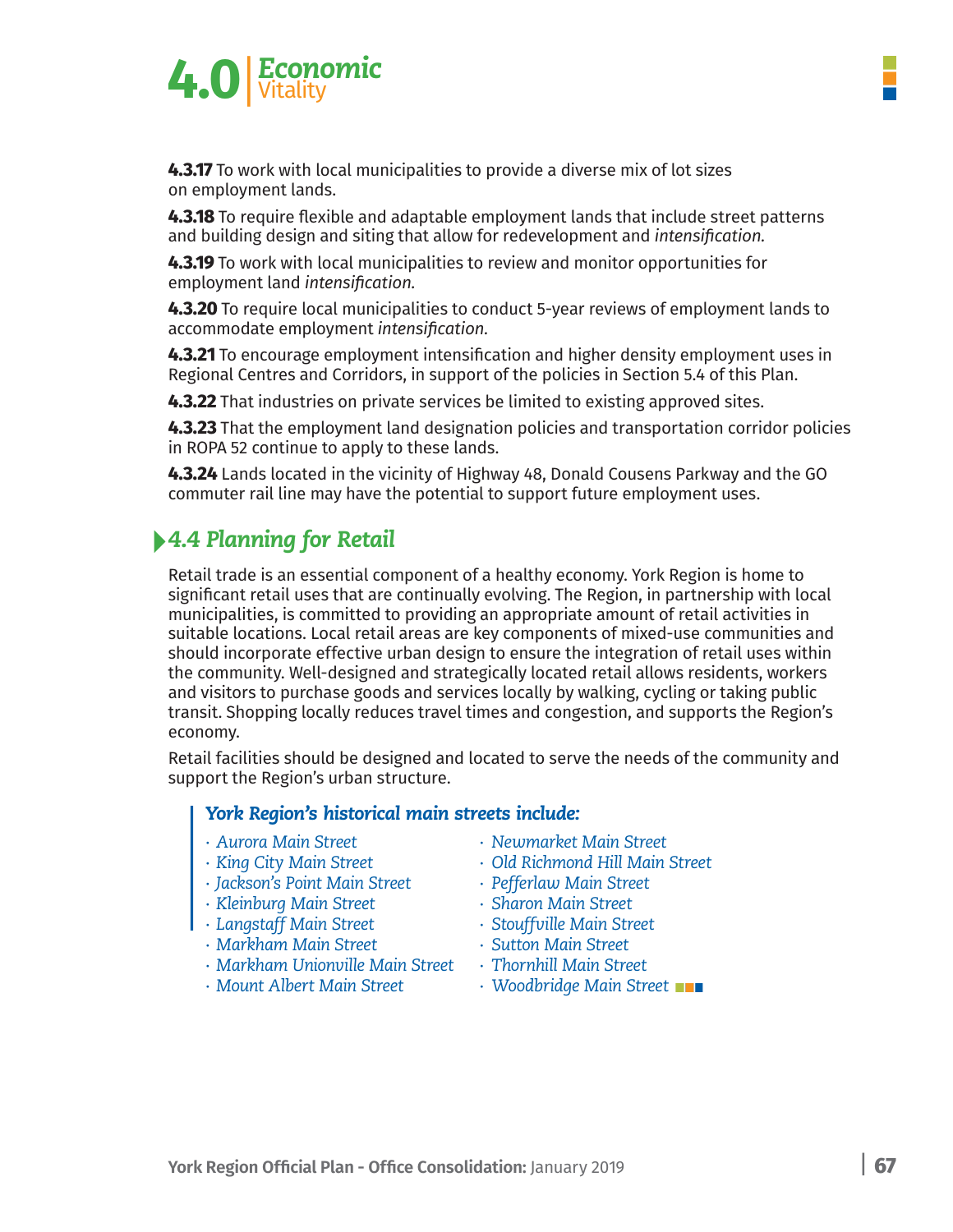

### **Objective: To ensure retail is well-designed and appropriately integrated into communities in a manner that encourages walking, cycling, and transit.**

### **It is the policy of Council:**

**4.4.1** To require that retail be designed to be walkable, transit-supportive, and integrated into communities and pedestrian and cycling networks, with high-quality urban design.

**4.4.2** To work with local municipalities to improve urban design in new retail developments and to identify opportunities for the intensification and revitalization of existing retail.

**4.4.3** To work with local municipalities to identify and protect the historical main streets in the Region.

**4.4.4** To direct a significant amount of mixed-uses, including street-related retail, to Regional Centres and Corridors.

**4.4.5** To require local municipalities to define major retail uses within the context of the local commercial hierarchy.

**4.4.6** That *major retail* is not permitted on designated or strategic employment lands.

**4.4.7** That *major retail* sites should be designed to support redevelopment or retrofitting.

**4.4.8** To work with local municipalities to plan comprehensively for all retail uses, including *major retail* uses, that are integrated and provided for within the community. Planning should include the identification and designation of lands to accommodate these uses. In this regard, a mixed use designation, or designations, that provides for *major retail* will serve to meet the intent of the policy.

*Policy 4.4.8 of this Plan directs local municipalities to plan comprehensively for retail uses including major retail. It is recognized that each of the local municipalities will choose to adopt various approaches in their retail planning. The Region encourages all retail uses be provided in a manner that is integrated within the community. A mixed use designation, or designations, that provides for major retail is one possible approach that will serve to meet the intent of the policy.*

### **It is the policy of Council:**

**4.4.9** That new retail facilities in excess of 30,000 gross leasable square metres shall require a Regional impact analysis that addresses the following:

- **a.** transportation requirements;
- **b.** the impact on existing and approved future retail facilities;
- **c.** pedestrian, cycling and transit access to the facilities; and,
- **d.** the manner in which the proposal is supportive of the centres and corridors policies of this Plan.

**4.4.10** To undertake a study of the Region's retail sector.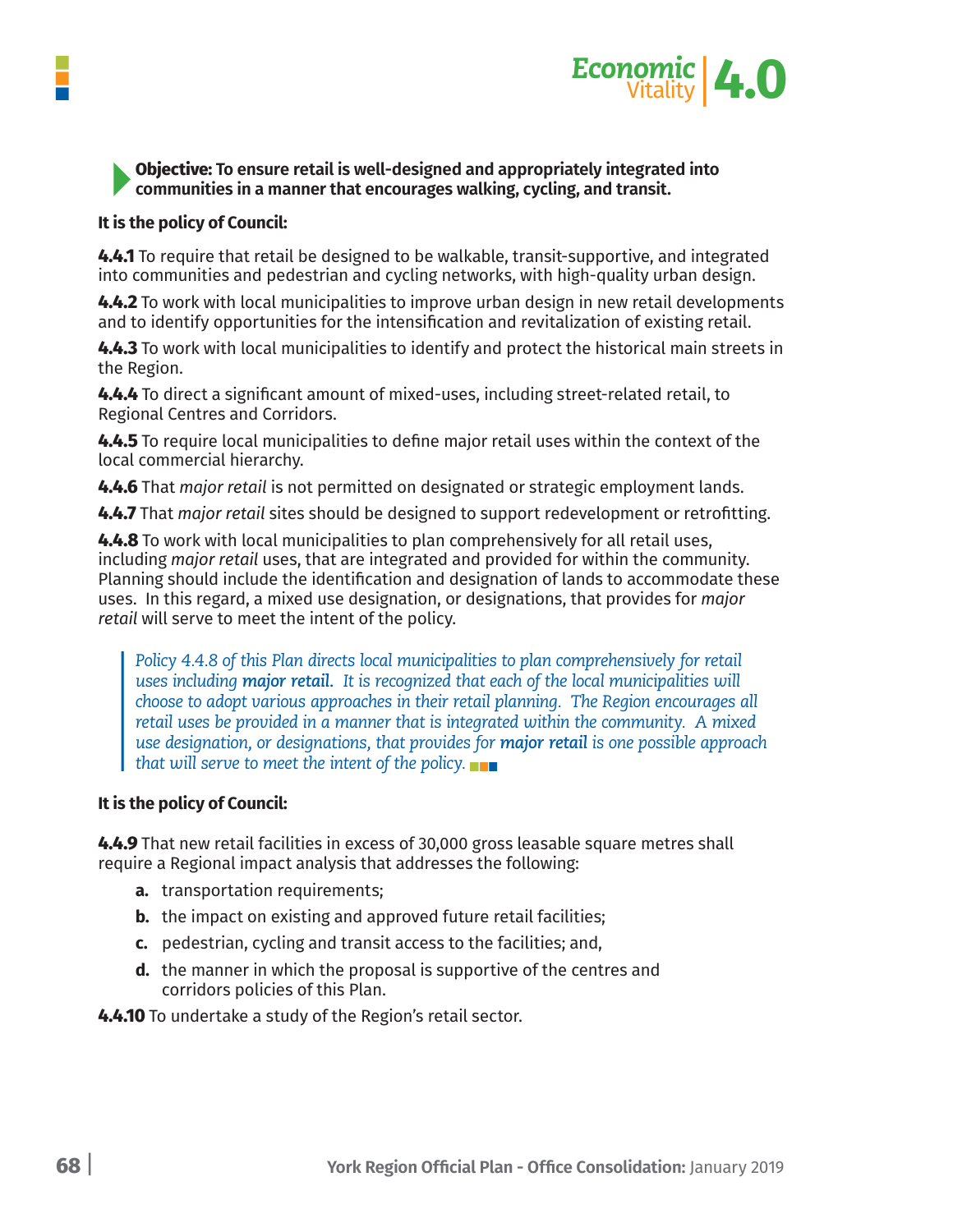

# *4.5 Financial Management*

York Region is dedicated to implementing the policies of this Plan in a fiscally efficient and effective manner. This includes co-ordinating and streamlining service delivery, optimizing service levels, eliminating duplication and seeking innovative and efficient approaches to implementing this Plan. The Region will need the support of the Province and Federal government in funding major infrastructure including transit, 400-series highways and interchanges, housing and human services. This Plan promotes a comprehensive full cost accounting approach, the equitable distribution of costs, and ensuring that the funds required to provide the necessary services for growth are paid by the proponents of growth.



**Objective: To ensure that growth is fiscally responsible.**

## **It is the policy of Council:**

**4.5.1** To implement a full cost accounting approach to financial management that considers the economic, environmental and social costs.

**4.5.2** To ensure that development proponents provide the funds required to deliver the additional services and costs related to growth consistent with Regional plans and policies.

**4.5.3** To ensure that the non-growth share of servicing costs is funded from the municipal tax base and municipal user rates.

**4.5.4** To use financial mechanisms such as development charges, tax increment financing and user rates to offset the financial impact of development and to ensure that development proceeds in a fiscally responsible manner.

**4.5.5** To consider innovative infrastructure financing initiatives including public/private partnerships and tax increment financing.

**4.5.6** To update the York Region 25-Year Fiscal Impact Study at least every 5 years, concurrent with the 5-year review of this Plan.

**4.5.7** To co-ordinate the York Region 10-Year Capital Plan with the phasing policies in Section 5.1 of this Plan.

**4.5.8** To update the York Region 10-Year Capital Plan annually to adjust for variations in the timing and location of development.